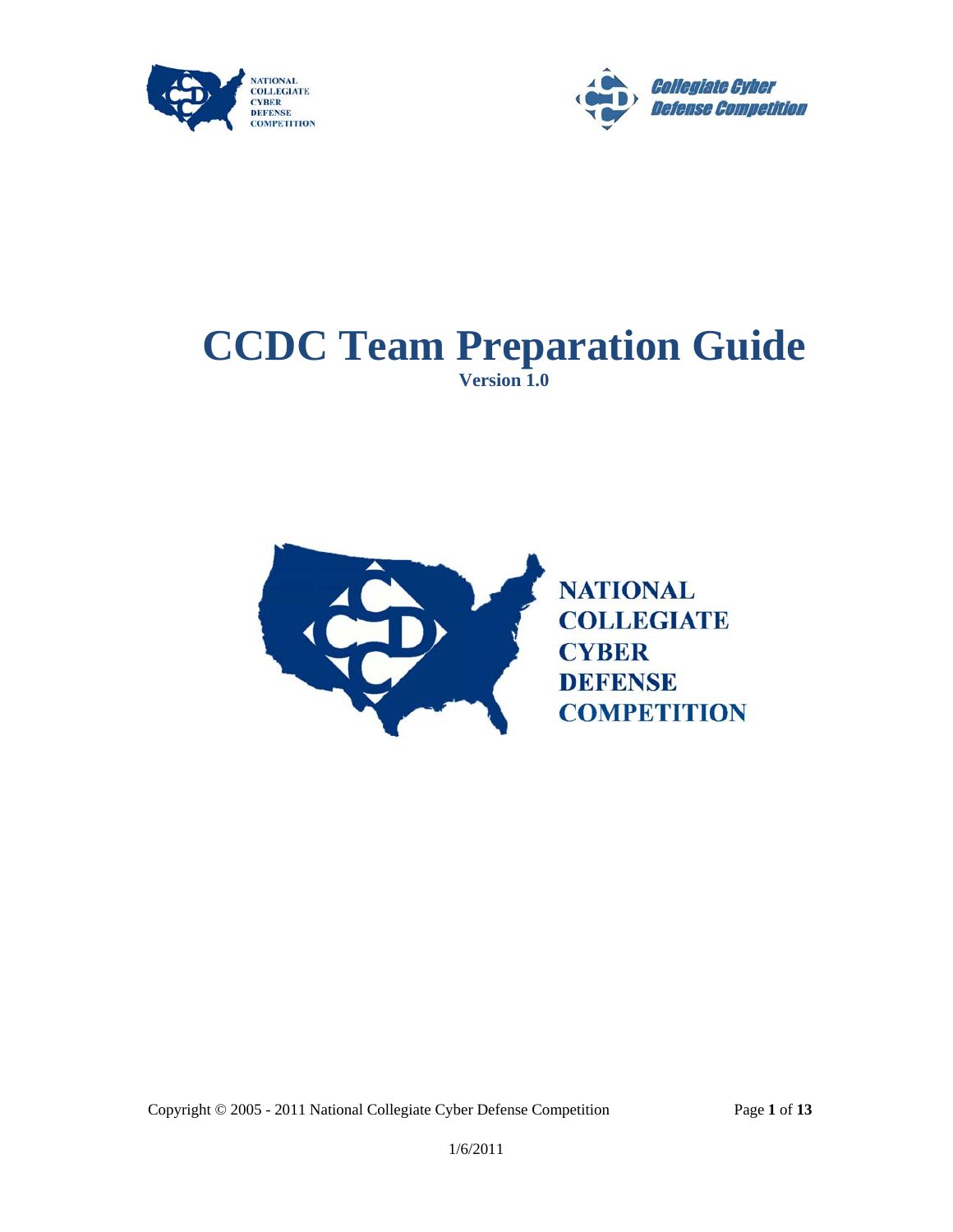



# **CCDC Team Preparation Guide<br>Table of Contents**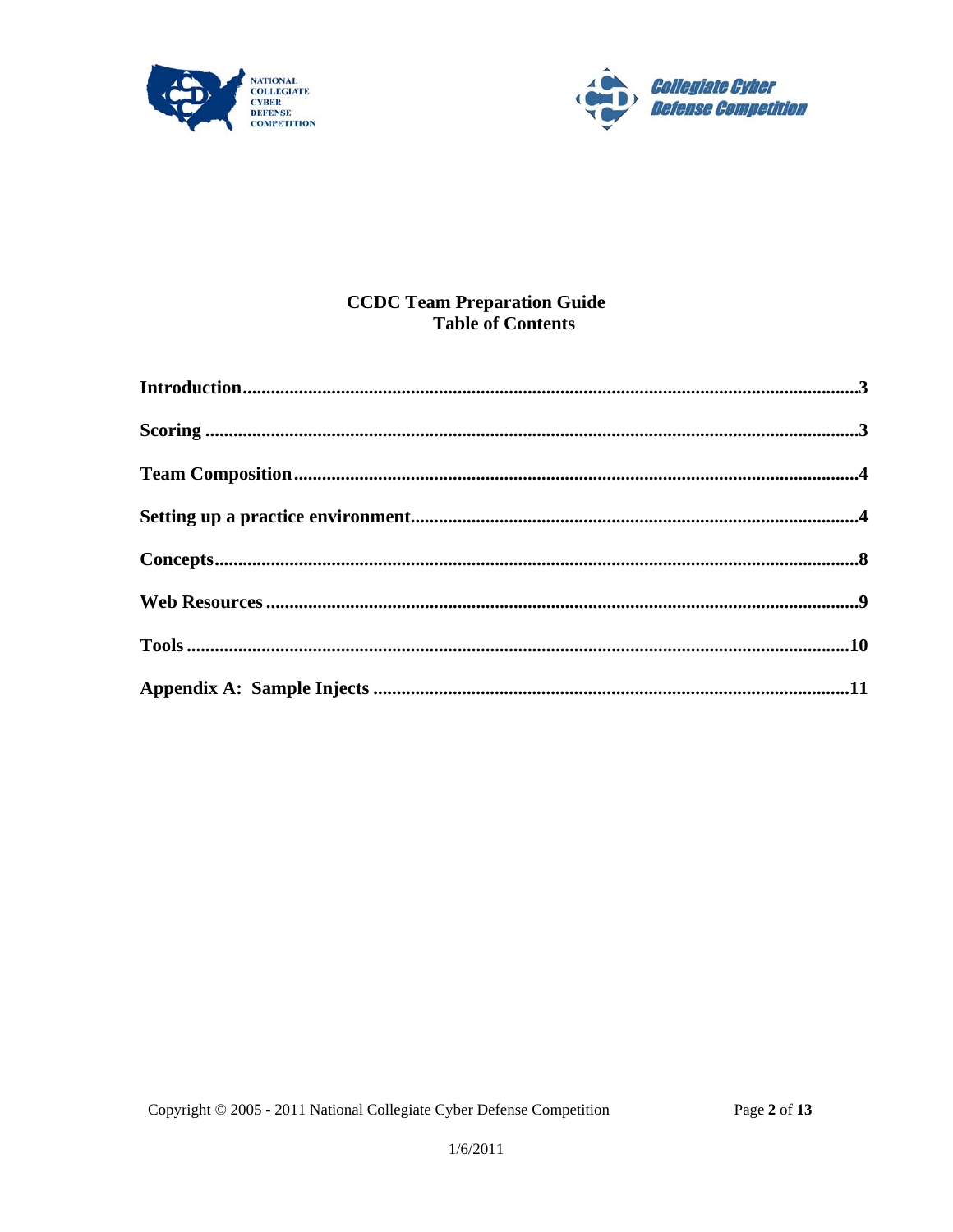



### **Collegiate Cyber Defense Competition Team Prep Guide**

#### **What this guide is:**

This guide is designed to assist students in preparing a new or inexperienced team for competition in the Collegiate Cyber Defense Competition program (CCDC). This guide will cover basic topics such as how the competitions are organized, how points are scored, suggestions on team composition, sample injects, and so on. Much of the material presented in this guide was collected from highly successful CCDC teams.

#### **What this guide is not:**

This guide is not an exact "how to" or checklist for CCDC victory. There is no single "right" answer or team makeup that will guarantee victory at any CCDC event. This guide will provide you with the basic concepts and point you in the right direction, but the challenge of building and preparing your team is up to you.

#### **What is CCDC:**

CCDC is a tiered competition system (state, regional, nationals) that exercises both technical AND business skills. CCDC focuses on the operational aspects of managing and protecting an existing "commercial" network infrastructure. Your team will be securing, managing, and maintaining a small business network – responding to business tasks called injects, a live Red Team that is attempting to break into your systems, and maintaining a core group of "critical services" such as a mail server, e-commerce site, etc.

#### **How CCDC is scored:**

Teams are scored on three main areas:

- Critical Services: During each CCDC event, a set of critical services is identified that teams must manage and maintain at all times. Those services are checked for functionality and availability throughout the competition – you gain points each time one of your services is "up" or functioning properly when it is checked. If one or more of your services are down for an extended period of time your team will be assessed with a service level agreement violation and you will lose points.
- Injects: Injects are business tasks teams must address or respond to during the competition. Injects range from the very simple, such as resetting a user's password, to the complex, such as migrating web servers from IIS to Apache with zero down time. Many injects have a written portion, such as a report detailing actions taken by your team or the creation of a new business policy. Injects are weighted – more complex and lengthy injects are worth more points than simple injects.
- Red Team Activity: Teams lose points to successful Red Team activity based on the nature of the activity and the level of access obtained. User

Copyright © 2005 - 2011 National Collegiate Cyber Defense Competition Page **3** of **13**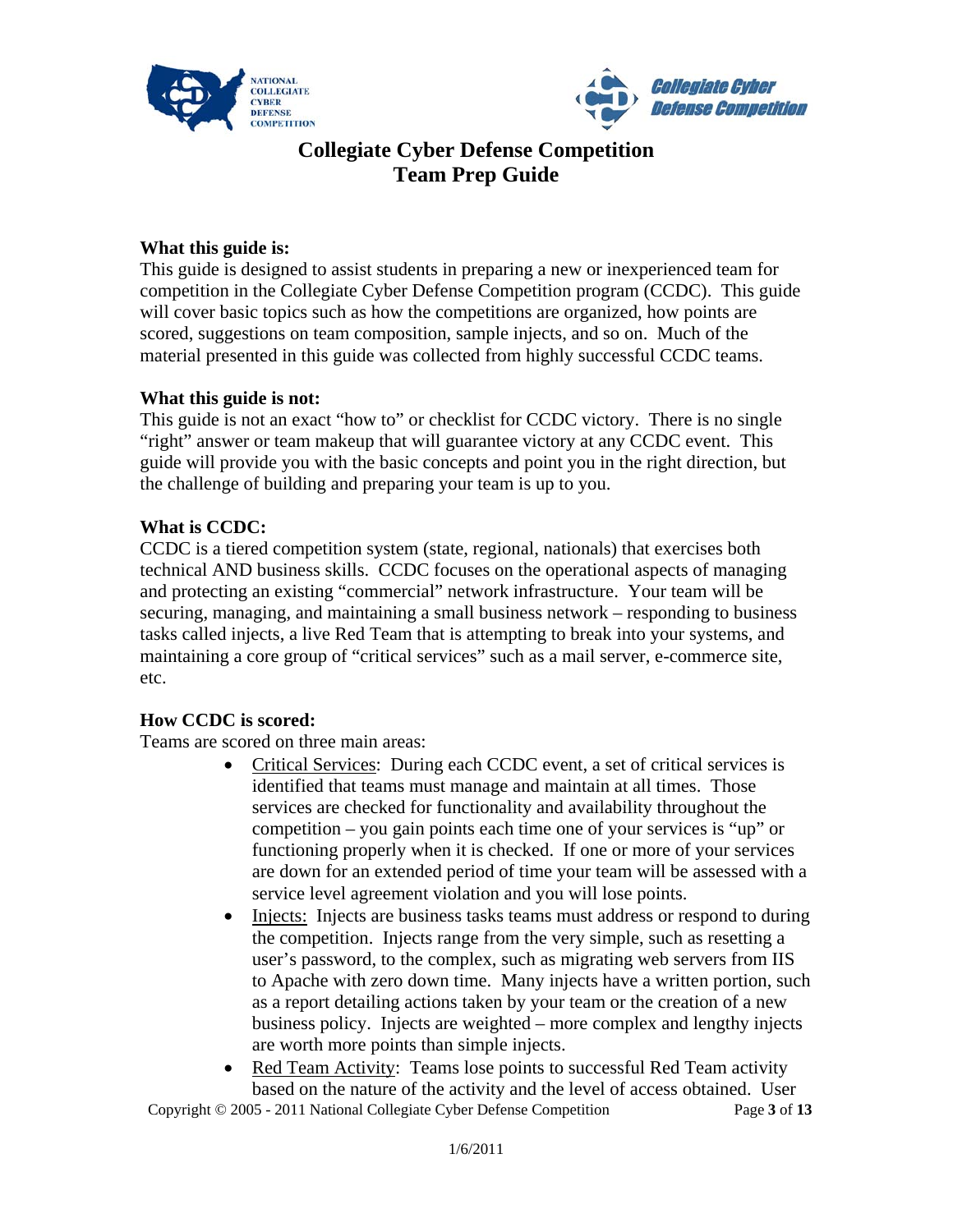



level access costs a team fewer points than root/administrator level access which costs less than the Red Team downloading a team's entire client database with credit card numbers.

NOTE: You may find variations in scoring between CCDC events, please make sure you check the local rules for your event before making any plans or decisions based on scoring weights.

#### **Team Composition:**

Teams that do well at CCDC events possess strong organizational, writing, process, time management, and technical skills. As teams progress up the ladder in CCDC events, the balance between the skill sets becomes even more critical as the challenges increase. Past winners of the National CCDC have demonstrated that a well-organized, balanced team has a higher probability for success at CCDC events. Teams possessing the following skill sets tend to perform better at all CCDC events:

- Time Management: CCDC events tend to be hectic with many different activities needing to be accomplished at the same time – you may be patching systems, responding to injects, and fending off the Red Time while creating a new Social Media policy. Being able to rank order tasks, allocate the appropriate amount of time to them, and meet assigned deadlines is very important in CCDC events.
- Delegation: CCDC events are a team effort, but successful teams must be able to "divide and conquer". Teams must be able to identify what needs to be done and then assign the tasks to individuals or small groups. Delegation and division of duties can be extremely important at CCDC events.
- Writing: The ability to communicate your ideas clearly and effectively on paper is very important at CCDC events – just as it is in the business world. At CCDC events your team will see purely technical tasks AND tasks that involve written responses.
- Organizational: CCDC events can be stressful and it's far too easy for an entire team to get focused on what the Red Team is doing or why a particular service isn't functioning properly and start missing inject deadlines. An organized team approaches a CCDC event with a game-plan. They know which team members will be responsible for specific tasks, they know who will be keeping an eye on deadlines and deliverables, and they know who will proof-reading inject responses.
- Flexibility: No campaign plan survives first contact with the enemy and at CCDC events teams have to be willing and able to make changes to their approach. Have a team member that's a HP-UX expert but there's no HP-UX systems to play with? Be ready to re-assign that team member to other tasks. Have three injects that involve written responses? Be prepared to pull a team member off patching/backup duty for an hour to help catch up.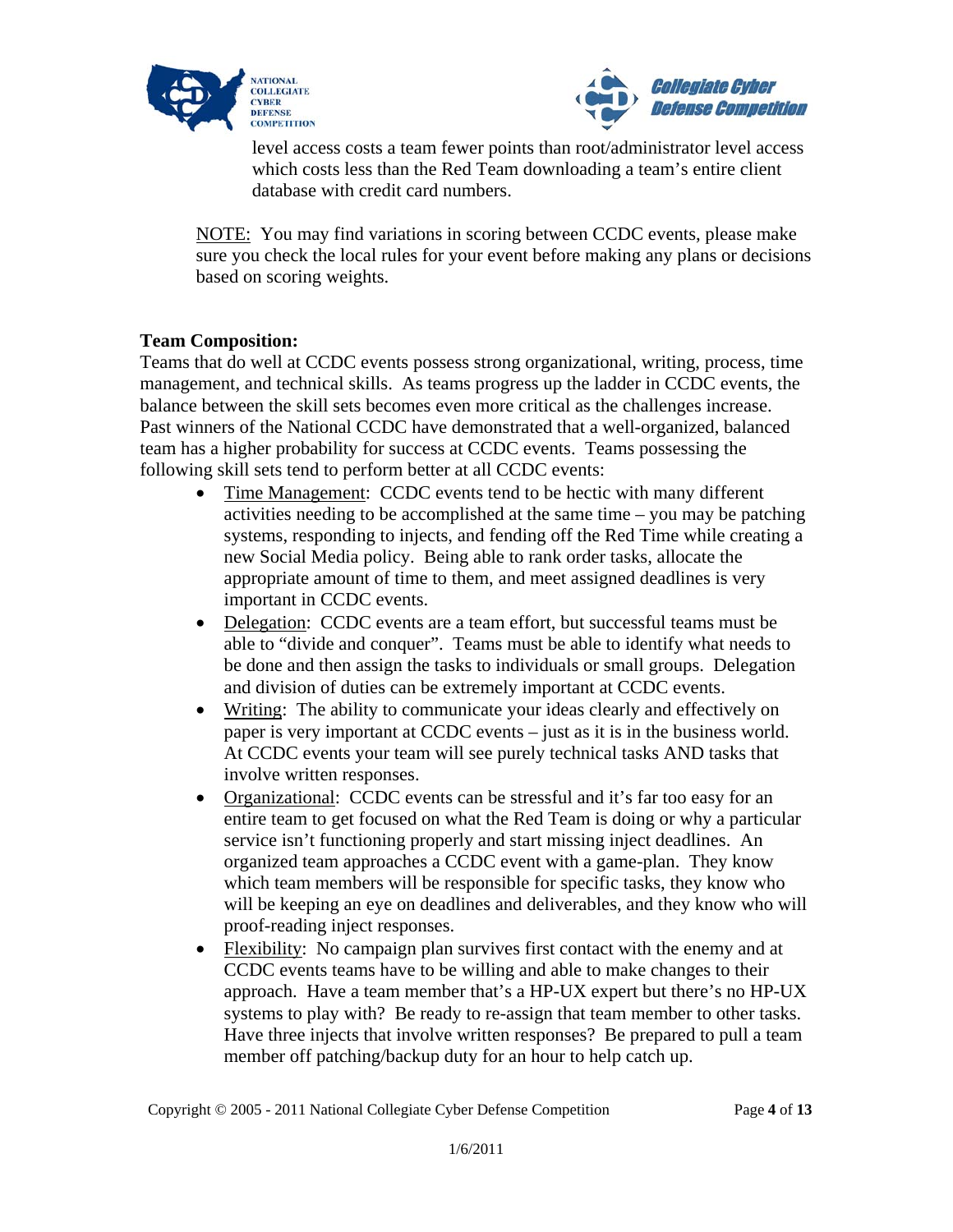



- Technical Skills: Technical skills are a fairly obvious requirement, but diversity of technical skills is something teams tend to overlook. Having a single "expert" for a given technology is great – until that person becomes overwhelmed or gets sick. Having a primary expert with one or more secondary experts can be very beneficial.
- Conceptual knowledge vs. Specific knowledge: You never know exactly what sort of environment you'll be walking into at a CCDC event. As each one is different, having a firm grasp of **concepts** is very beneficial. For example, if your team understands how a firewall works and has hands-on experience with one platform you are better able to adapt to a new firewall platform. It is much easier to learn the specific commands for a new firewall platform if you understand how access lists work.

#### **The Team Captain:**

At every CCDC event you will be required to identify a Team Captain – this individual is your team's primary interface to the White Team and other competition officials, should have a clear understanding of the rules, and be able to make decisions on your team's behalf. Whether or not your Team Captain is the individual "running" your team internally is up to you. While many teams have their Team Captain serve as their primary interface and team lead, other teams have found it advantageous to have a Team Captain that serves as the official team interface to those outside your team and a Team Lead that manages the team from an internal perspective.

#### **Can anyone besides my Team Sponsor help us get ready to compete?**

Absolutely. During your preparations, you are encouraged to seek assistance/guidance from past participants, faculty, members of the IT industry, and so on. A good source of expertise can be found in the local chapters of professional organizations such as ISSA (www.issa.org) or ISACA (www.isaca.org). Local companies and professional organizations are also good potential sources of sponsorships that help offset the costs of attending state or regional events.

#### **Is writing that important to CCDC?**

As they are in most business environments, writing skills are emphasized at CCDC. While no one expects you to produce perfect output in a stressful competition format, items such as formatting, spelling, use of complete sentences, and so on are taken into consideration with grading written responses. A poorly written response that looks like it was thrown together with little to no effort will receive a lower score than a similar response that is well formatted and well presented.

#### **Inject Deadlines**

Almost every inject you see at a CCDC event will have an associated deadline (complete this task in the next X hours/minutes). Meeting those inject deadlines is very important  $$ your team has no chance at receiving full points for their inject responses unless you meet the associated deadlines. However, in some cases you may still receive some points for

Copyright © 2005 - 2011 National Collegiate Cyber Defense Competition Page **5** of **13**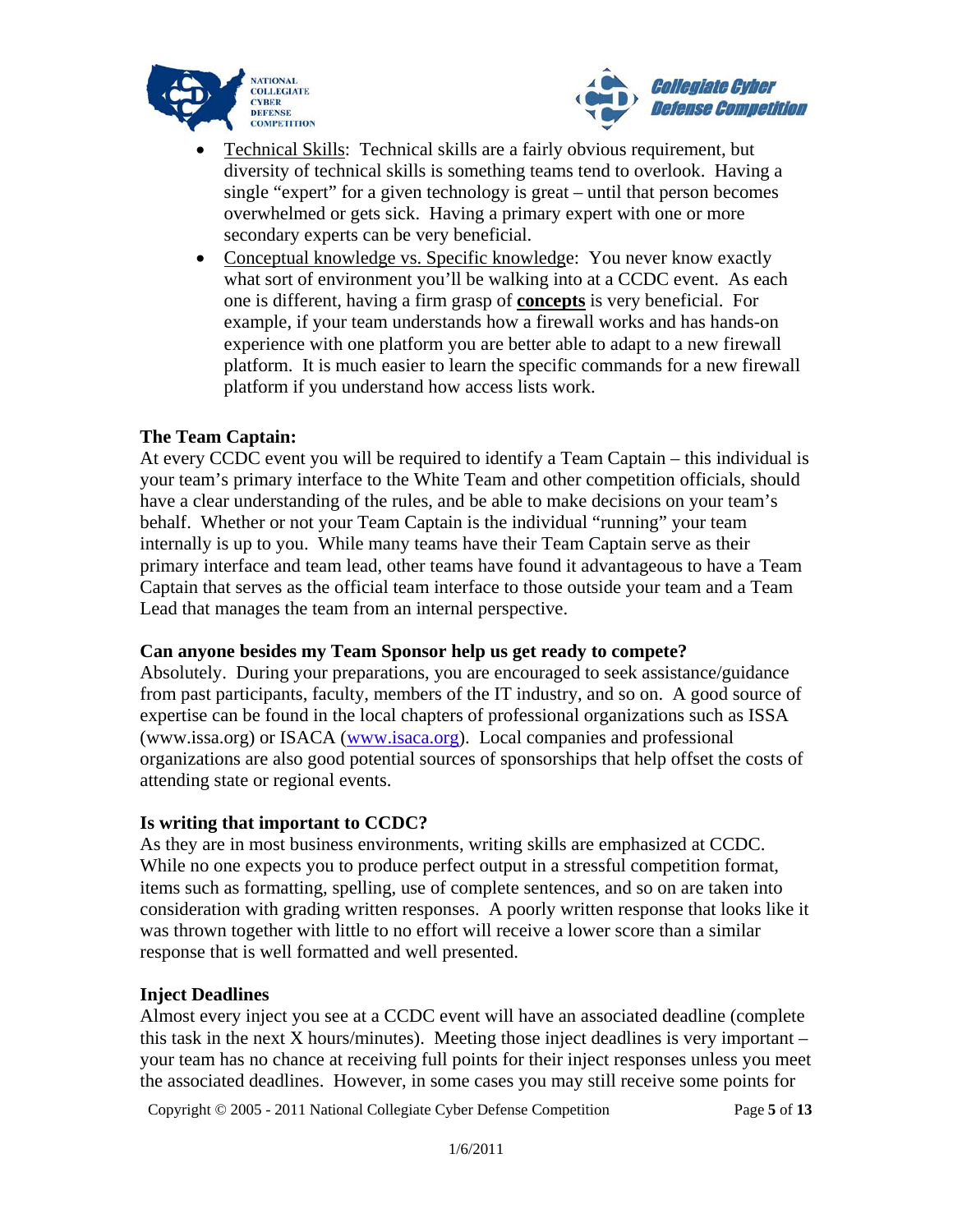



turning in a response late. As many CCDC injects build upon each other it can still be very much worth your while to complete an inject even if you are unable to complete the inject on time.

#### **Setting up a practice environment**

A typical CCDC competition provides each team with a small business network. Network size, design, and composition will vary between events but a sample CCDC network might be composed of the following devices:

- 5 Servers
- 5 Workstations
- 1 Firewall
- 1 Switch
- 1 Printer

Operating systems that are used as server platforms include versions of Windows and UNIX, such as Windows 200x, Fedora, FreeBSD, and Solaris. Workstations are provided to the teams and may have any operating system running on them so prepare you team to handle both Windows and UNIX based desktops.

On servers, it will be in your best interest to include older operating systems in your preparations as well as older versions of application services like Apache, BIND, or Sendmail. It's best to become familiar with their vulnerabilities and learn how to quickly apply patches and updates, upgrade to newer versions while maintaining existing data, or even replace applications with alternates (such as migrating from IIS to Apache or vice versa).

CCDC Scoring engines check for the availability and integrity of services such as SMTP, DNS, POP3, HTTP/S, SSH, FTP and SQL. As you install operating systems in your test lab, make sure these services are installed, configured, and running as well.

After a working test environment has been established, the team can practice by having a coach provide injects that must be completed within a preset time duration, practice patching and securing servers, or even scrimmaging each other or other schools in a mock CCDC event. Success at the NCCDC will be based on how well a team prepares for the event. Winning teams have been known to practice from four to six hours per week.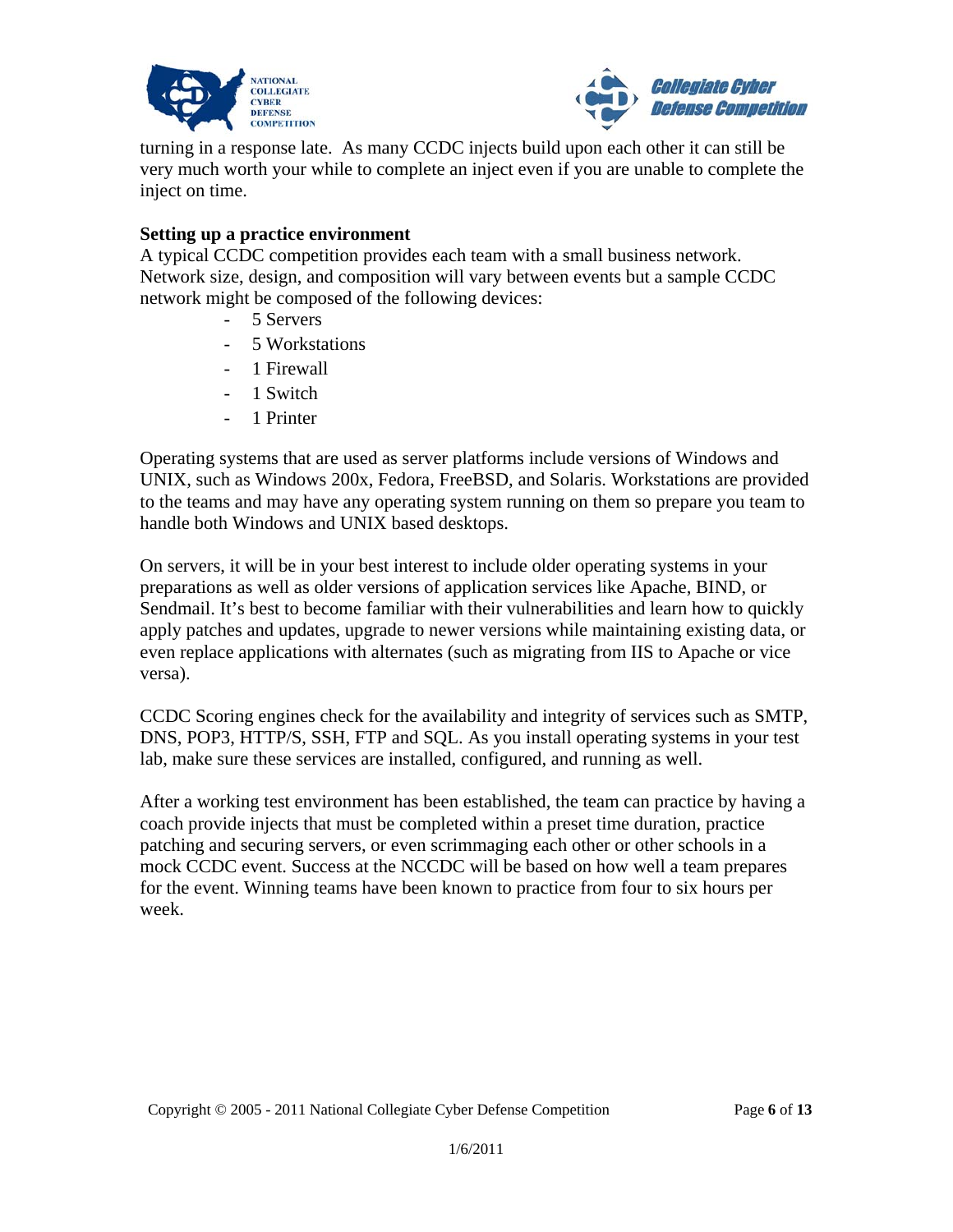

**Figure 1: Example CCDC Network** 

**Note:** Every CCDC event has a different network structure, the above is merely an example of what a CCDC network might look like.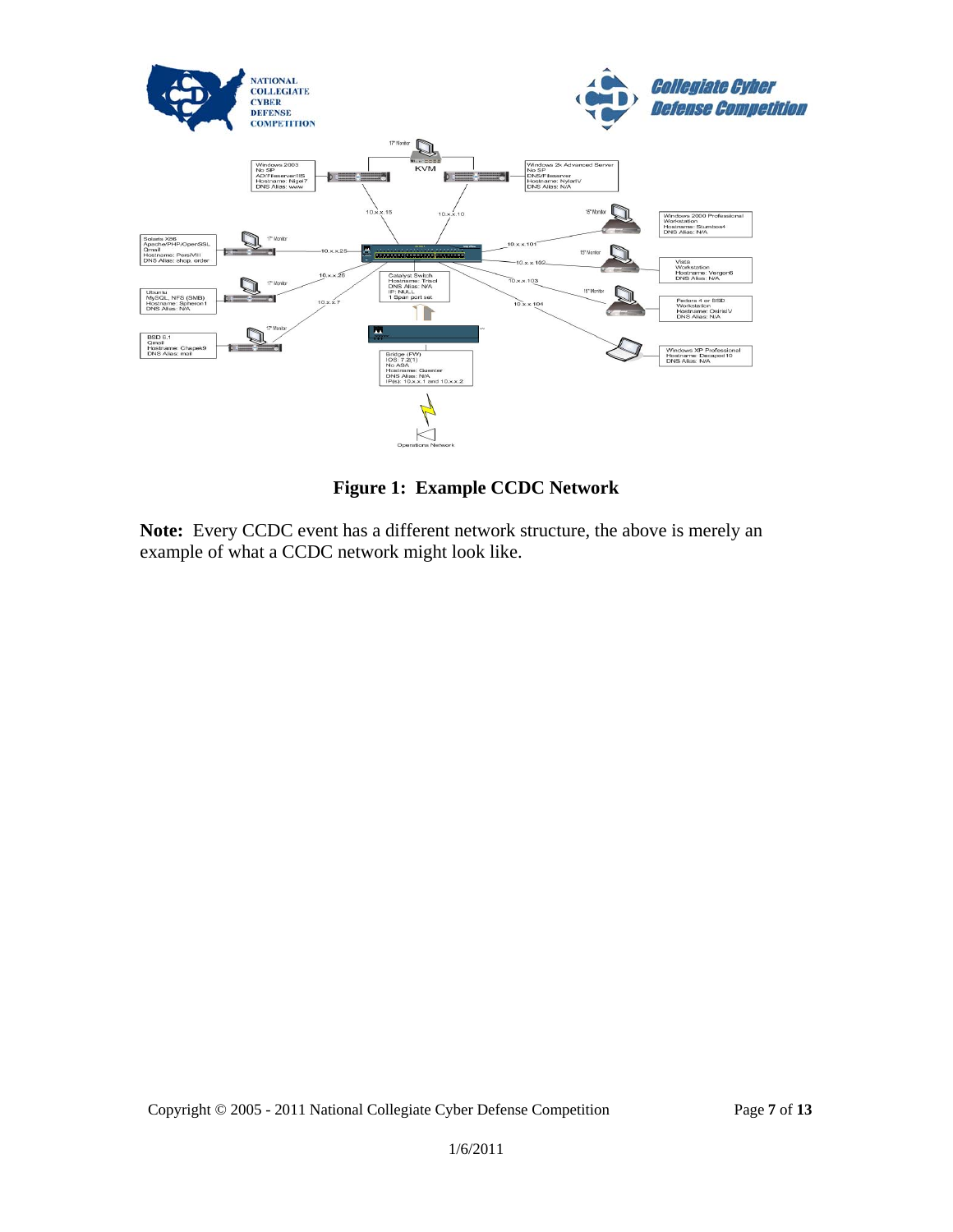



#### **Concepts**

Below is a list of the critical concepts to familiarize yourself and your team with while preparing to compete in a CCDC event. This is by no means a comprehensive list of everything each CCDC event will encompass; in fact some of these concepts may not be present at all or may not be emphasized during a particular event. However, having a thorough understanding of the following 10 concept areas will help your team be competitive with the other schools represented at the competition. For each of these core areas, you should be familiar with how the concept applies to securing a network, reacting to incidents, and so on. For example, with a core concept such as firewalls, your team should be familiar with how to use those types of products including deployment, configuration, using them to control traffic flow, analyzing log data from them, maintenance, and so on.

- 1. Perimeter Security Network and Host based firewalls, how they work and how to configure them, as well as Intrusion Detection Systems, Virtual Private Networks, and DMZs.
- 2. Flashing/Patching Both Hardware and Software Flashing/Patching
- 3. Networking Traffic flow, switching, and routing.
- 4. UNIX Multiple flavors of UNIX such as Fedora Core, Solaris, Gentoo, BSD, Ubuntu, etc.
- 5. Windows NT, 2000, 2010, XP, 7
- 6. User Management Adding and deleting users on multiple Operating Systems and managing those user accounts
- 7. Services and Applications Email, DNS, HTTP, HTTPS, SQL, Web applications
- 8. Tools Port Scanners, Vulnerability Scanners, MD5, and Software based firewalls and IDSs.
- 9. Authentication Beyond just knowing how to change passwords in multiple environments also understanding other forms of authentication such as multifactor, biometrics, and tokens
- 10. General Performing admin duties such as installing, securing, updating, troubleshooting, and maintaining the functionality of computer systems on a network.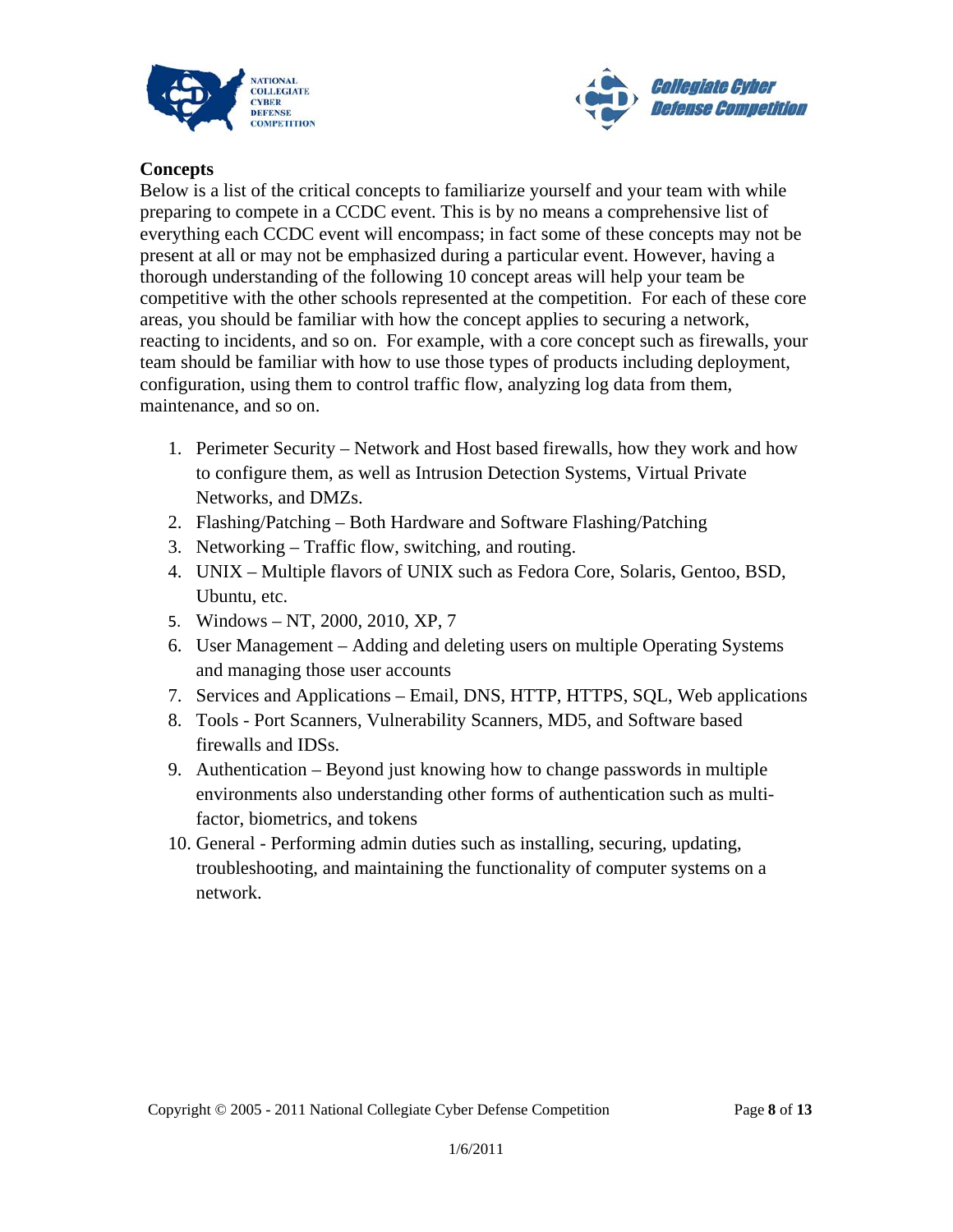



#### **Web Resources**

Below are lists of web sites that contain information that may prove useful during any given CCDC event or during your preparation. Please note that these pages are not being operated, managed, or maintained by CCDC affiliates. The sole purpose of this list of links is to provide teams with example web sites that may provide a useful concept or tool. **WARNING: Some of these sites are run by the hacker community and should be visited at your own risk.** 

- Administration
	- o http://www.technicalinfo.net
	- o http://tldp.org/
	- o http://onlamp.com/
	- o http://technet.microsoft.com
	- o http://www.rootsecure.net/
- Assessment
	- o http://osvdb.org/
	- o http://packetstormsecurity.org/
	- o http://www.securityfocus.com/
	- o http://sectools.org
	- o http://www.insecure.org/
- Incident Response and Forensics
	- o http://www.cert.org
	- o http://www.first.org/
	- o http://www.computerforensicsworld.com/
	- o http://www.forensicfocus.com/
	- o http://www.e-evidence.info/
	- o http://blog.securitymonks.com/
- Malware
	- o http://www.malwarehelp.org/
- Perimeter
	- o http://www.networkworld.com/topics/security.html
	- o http://www.owasp.org
- General
	- o http://www.scmagazineus.com/
	- o http://www.sans.org/security-resources.php
	- o http://searchsecurity.techtarget.com/
	- o http://csrc.nist.gov/
	- o http://www.us-cert.gov/
	- o http://www.itsecurity.com/
	- o http://www.securitynewsportal.com/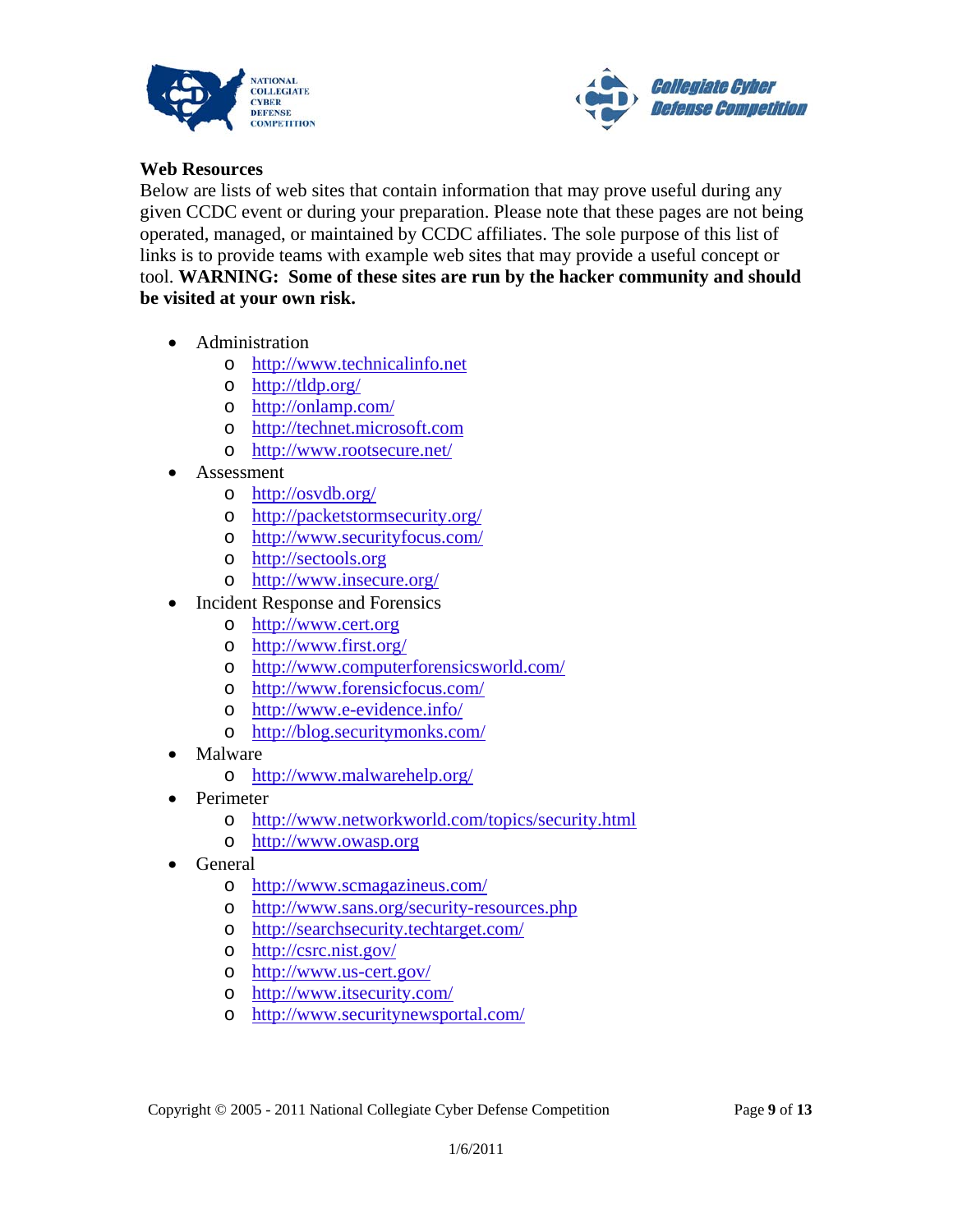



#### **Security and Administration Tools**

Competitors should be familiar with running assessment, incident response, and network administration/troubleshooting tools on multiple platforms. As with the links in the previous section many of these tools are developed by the hacker community and should be **used with extreme caution** on a segregated network with no route(s) to other networks (ie. a closed loop practice network not connected to anything else). **Do not use these tools on any network where you do not have explicit permission to do so!!!**

- Assessment Tools: Backtrack, Codescout, Metasploit Framework, Microsoft Baseline Security Analyzer, Nessus, Netcat, Nikto, Nmap, Paros Proxy, Superscan
- Forensics Utilities: Coroners Toolkit
- DNS Utilities: Digg, Nslookup, Whois
- Packet Analysis: Ettercap, TCPDUMP, Wireshark
- Compression Utilities: Gzip, 7-Zip, Tar, Zip
- Perimeter Security: Iptables/TCP Wrappers, Snort
- Password Auditing: John the Ripper, L0pht Crack, Cain and Abel
- Miscellaneous Tools: GCC, Make MD5, Microsoft Update, Nagios, PGP, PHPMyAdmin Ping, Sysinternals, Traceroute, Tripwire
- Training: Hackme Bank, Books, Casino, Shipping, or Travel, WebGoat, WebMaven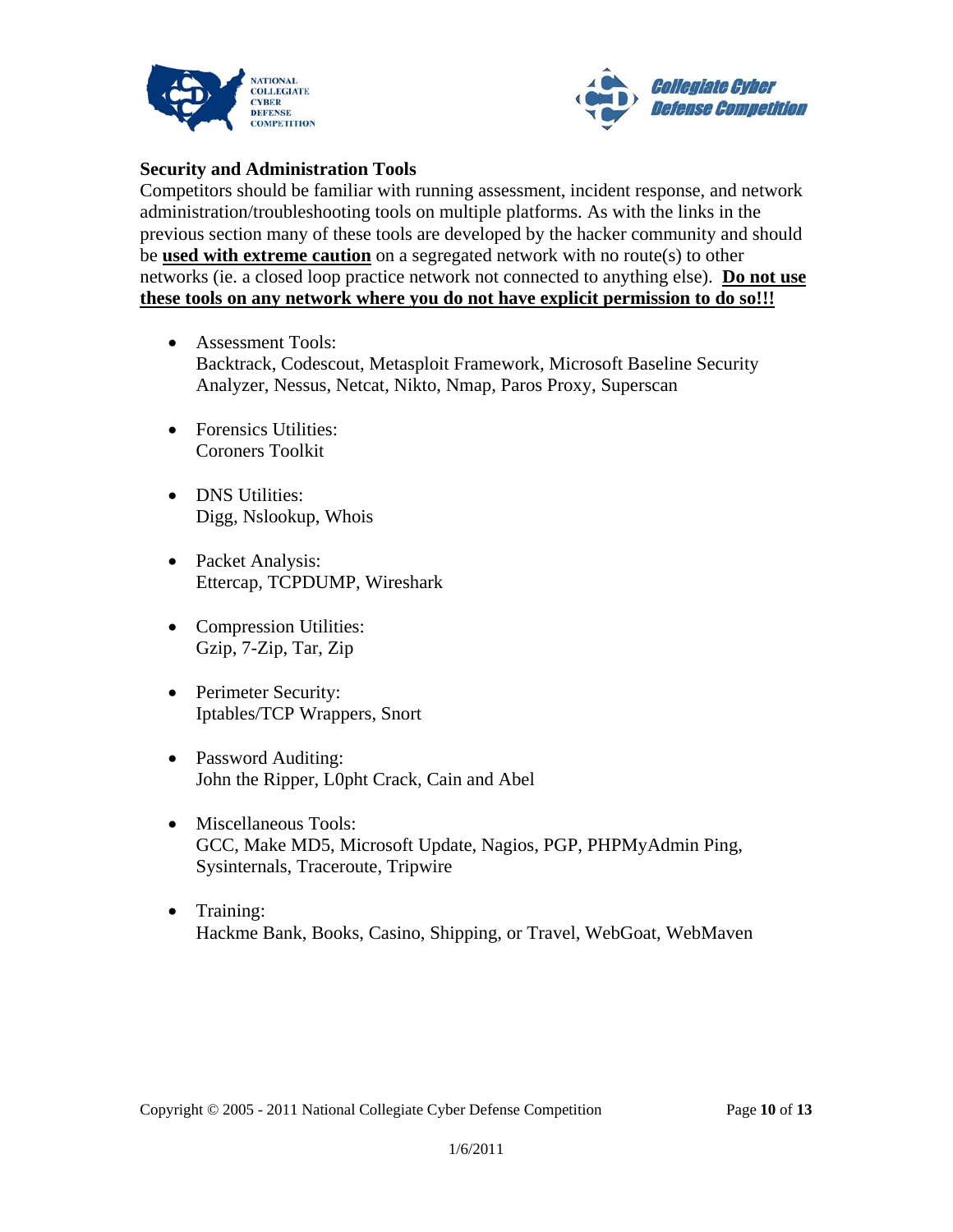



## **Appendix A: Sample Injects**

Injects are essentially business tasks ranging from the very simple to the very complex. Though you may see some similarities, each CCDC event uses a different set of injects and they may be delivered to your team in a slightly different way between competitions – some events may hand you a piece of paper, some events may email them to you, others post them on a website. Regardless of delivery method every inject will have tasks and objectives and the more complex an inject is, the more points it is probably worth. In this appendix we've provided two sample injects from past CCDC events.

#### **Sample Inject #1**

| <b>GRAND</b> | <b>HASM</b>                                      |
|--------------|--------------------------------------------------|
| From:        | <b>Philip Carson</b>                             |
| To:          | <b>IT Staff</b>                                  |
| CC:          | Stephen Gearheart, Milburn Lauffer, Jannine Paul |
| Subject:     | <b>New Printer</b>                               |

We just received an HP 2300 network capable printer and we need it setup and working on the LAN in the next 45 minutes. Please set it up so that anyone in the company can print to it (all servers and workstations). You should have the printer in your area already.

Thanks,

Philip

#### **Discussion of Sample Inject #1**

Copyright © 2005 - 2011 National Collegiate Cyber Defense Competition Page **11** of **13** This inject is asking you to take an HP2300 laser printer, set it up as your network printer, and then make sure that EVERY system in your team network can print to it in the next 45 minutes. To accomplish this task, your team would need connect the printer to your internal network, assign it an IP address, and then setup each server and workstation to print to that HP2300. When injects say things like "all servers and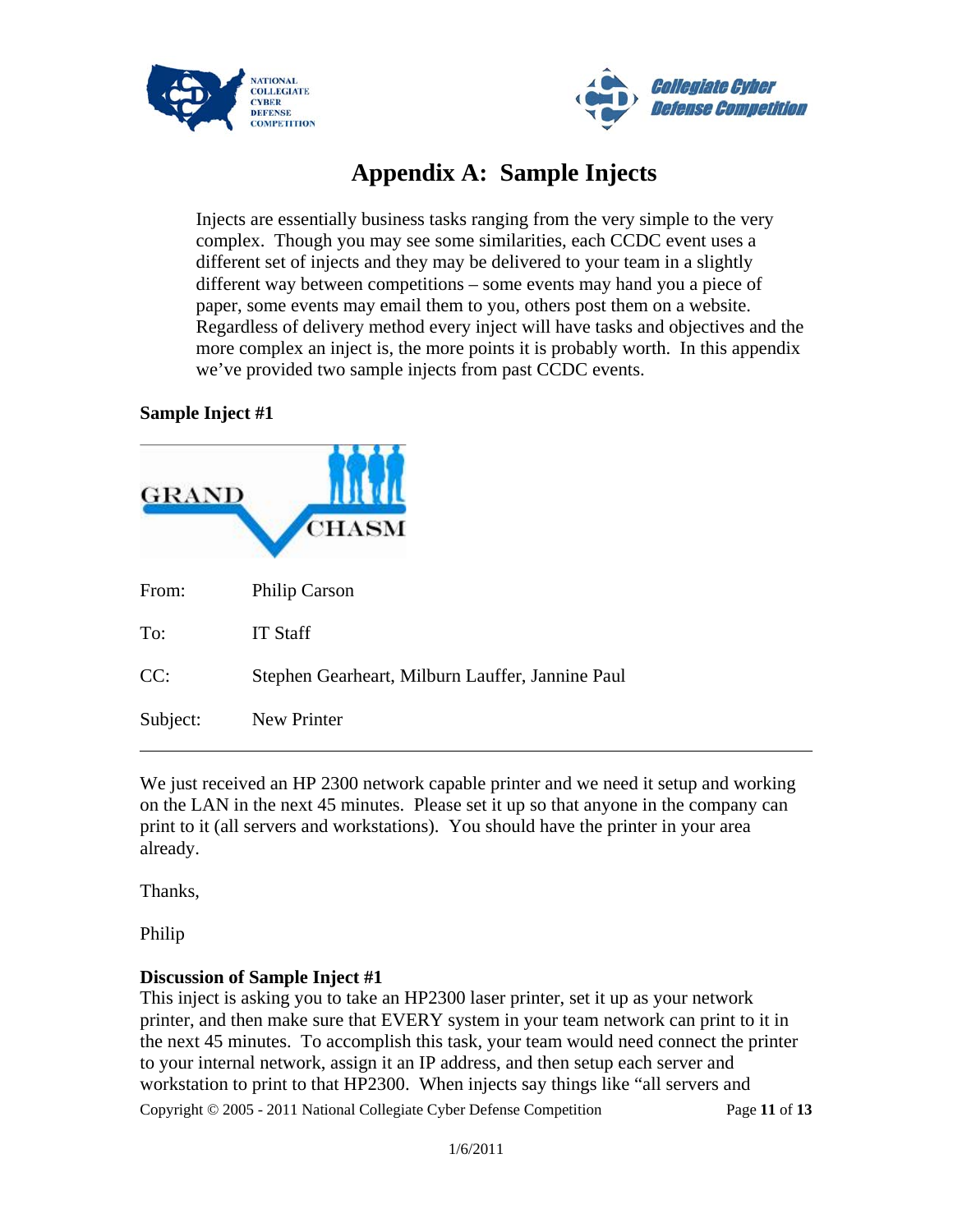



workstations" they mean every single server and workstation regardless of operating system – don't assume if a server is Solaris or Linux based it won't need to print and neglect to set up printing capability on those systems. To get full points for this inject you need to make sure every system can print. When an inject like this is scored, White Team members will attempt to print from one of more systems in your team network – you may get partial points if 2 of 3 systems that were tested print or you may get no points at all as the inject required you to setup ALL systems. This type of inject is testing your team's ability to move quickly (you only have 45 minutes) and solve a technical issue.

#### **Sample Inject #2**

| <b>GRAND</b> | <b>CHASM</b>                                 |
|--------------|----------------------------------------------|
| From:        | Philip Carson                                |
| To:          | <b>IT Staff</b>                              |
| CC:          | Stephen Gearhart, Adam Waverly, Jannine Paul |
| Subject:     | <b>Public FTP Site Launch</b>                |

#### Folks,

As part of our continuing mission to provide better IT services for our customers and our employees, Grand Chasm is launching a public/private FTP site. I need you to stand up an FTP service on Stingray with a public side (that allows anonymous access) and a private side (that only allows Grand Chasm employees to access it). Please place the files on the accompanying CD on the FTP site (there's a folder called public and one called private). Put the public files right at the top level of the FTP service so visitors can see them immediately when they login. Please create a DNS entry as well so users can access ftp.grandchasm.com as well as 10.X.X.10 and get to our FTP site. We will be placing some Grand Chasm files out there, so make sure all the employees can access the private side. I suspect most users will be using standard FTP clients to get to this site. Anyway, we need this up by start of business tomorrow and then it needs to remain up indefinitely (or until you hear otherwise).

Thanks,

#### Philip

Copyright © 2005 - 2011 National Collegiate Cyber Defense Competition Page **12** of **13**